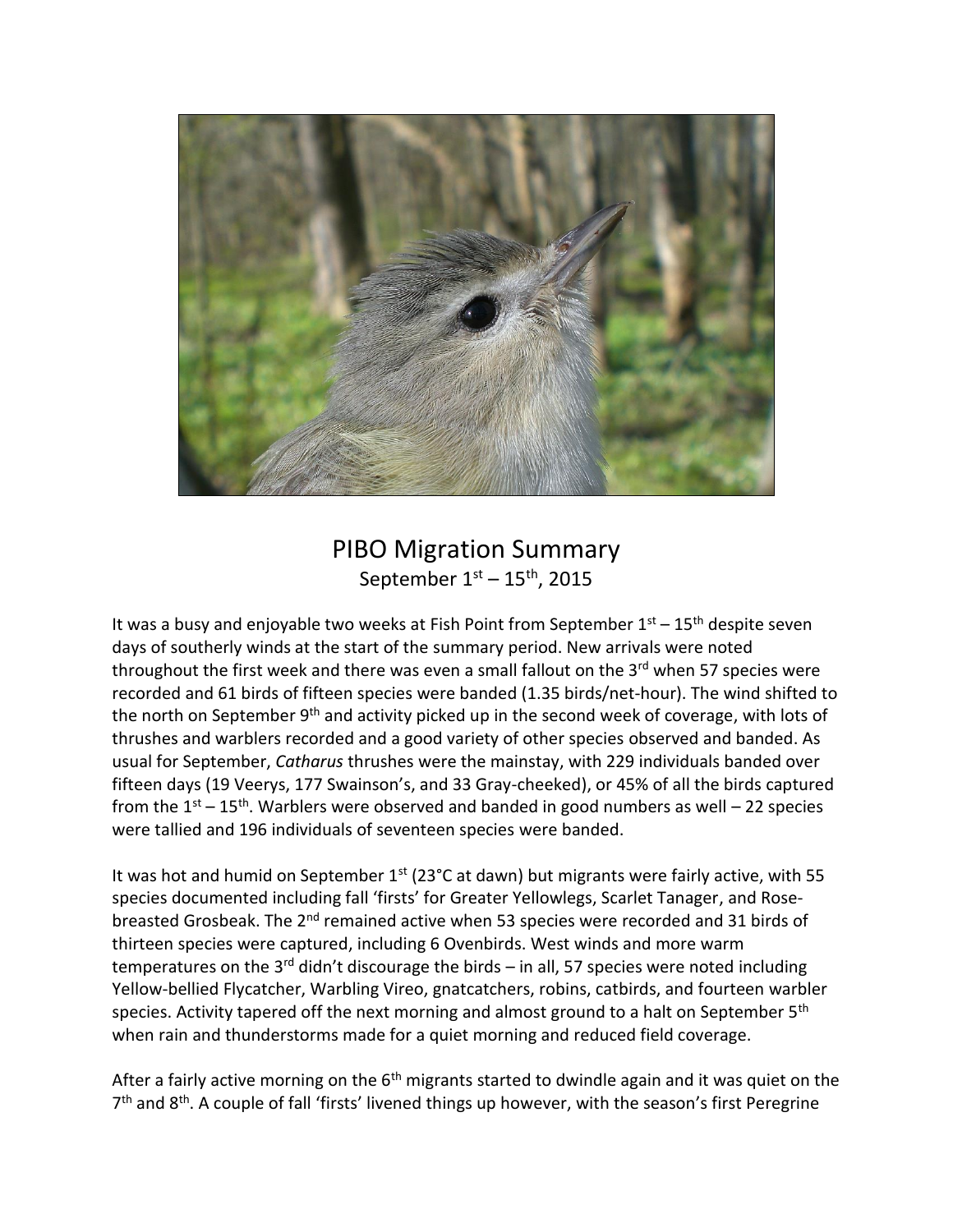Falcon observed cruising up and down the west beach, along with a group of eight **American White Pelicans** at the tip. After twelve years without a sighting, PIBO has recorded up to twenty birds on three or four occasions in the last twelve months. Pelee Islanders have reported up to forty birds around Middle Island when boating in the area this summer, which suggests the same group has been here since at least July.

A steady week of southerlies finally abated and the wind shifted north on the  $9<sup>th</sup>$ , resulting in a good push of migrants over the next four days. New arrivals from the  $10^{th}$  –  $13^{th}$  included Merlin, Philadelphia Vireo, Northern Parula, Yellow-rumped Warbler, and Lincoln's Sparrow, among others. In all, 241 birds were banded over four days, with Swainson's and Gray-cheeked Thrushes leading the way (97 Swainson's and 23 Gray-cheeks banded), along with good numbers of Magnolia Warblers (28), American Redstarts (18), and a variety of other songbirds. As always, the pace started to slacken again after this latest pulse, and there wasn't much to report during the last two days of the summary period save a female Hooded Warbler observed on census on the  $14^{\text{th}}$ . The  $15^{\text{th}}$  was impressively quiet – a mere six songbird species were recorded on the 90-minute census. The netting area was slightly more active, with 23 birds of six species captured, and there were some birds on the lake, but, overall, the woods were very still.

All told, 17 fall 'firsts' were noted during the summary period, which brings the species count this fall during PIBO's coverage period this fall to 124. A total of 505 birds of thirty-three species was banded from September  $1^{st}$  –  $15^{th}$ , which brings the season banding total to 768 birds of forty-one species captured in 1002 net-hours (0.77 birds/net-hour). Of this total, 402 of the banded birds are warblers (52%), and 276 are thrushes (36%).

## *PIBO's next migration update will be posted on October 3rd .*

Photo: Warbling Vireo – Sumiko Onishi

|                               |                 | 5565.000.100 1000 |                |
|-------------------------------|-----------------|-------------------|----------------|
| <b>Species</b>                | Aug 16th - 31st | Sep 1st - 15th    | <b>Total</b>   |
| Sharp-shinned Hawk            | 0               | 4                 | 4              |
| Ruby-throated Hummingbird     | 3               | $\overline{2}$    | 5              |
| Downy Woodpecker              | 7               | $\overline{2}$    | 9              |
| <b>Yellow-shafted Flicker</b> | 0               |                   |                |
| Eastern Wood-Pewee            |                 | O                 |                |
| Yellow-bellied Flycatcher     | 7               | 9                 | 16             |
| Traill's Flycatcher           | $\overline{2}$  | $\Omega$          | 2              |
| Least Flycatcher              |                 | $\Omega$          |                |
| Red-eyed Vireo                | 9               | 14                | 23             |
| Philadelphia Vireo            | 0               | 2                 | $\overline{2}$ |
| <b>Black-capped Chickadee</b> | 5               | $\Omega$          | 5              |
| House Wren                    | $\overline{2}$  |                   | 3              |
| American Robin                | 4               | $\overline{2}$    | 6              |
| Wood Thrush                   |                 |                   | $\mathbf{2}$   |
| Veery                         | 11              | 19                | 30             |

**Birds captured at Fish Point from August 16th – September 15th, 2015**